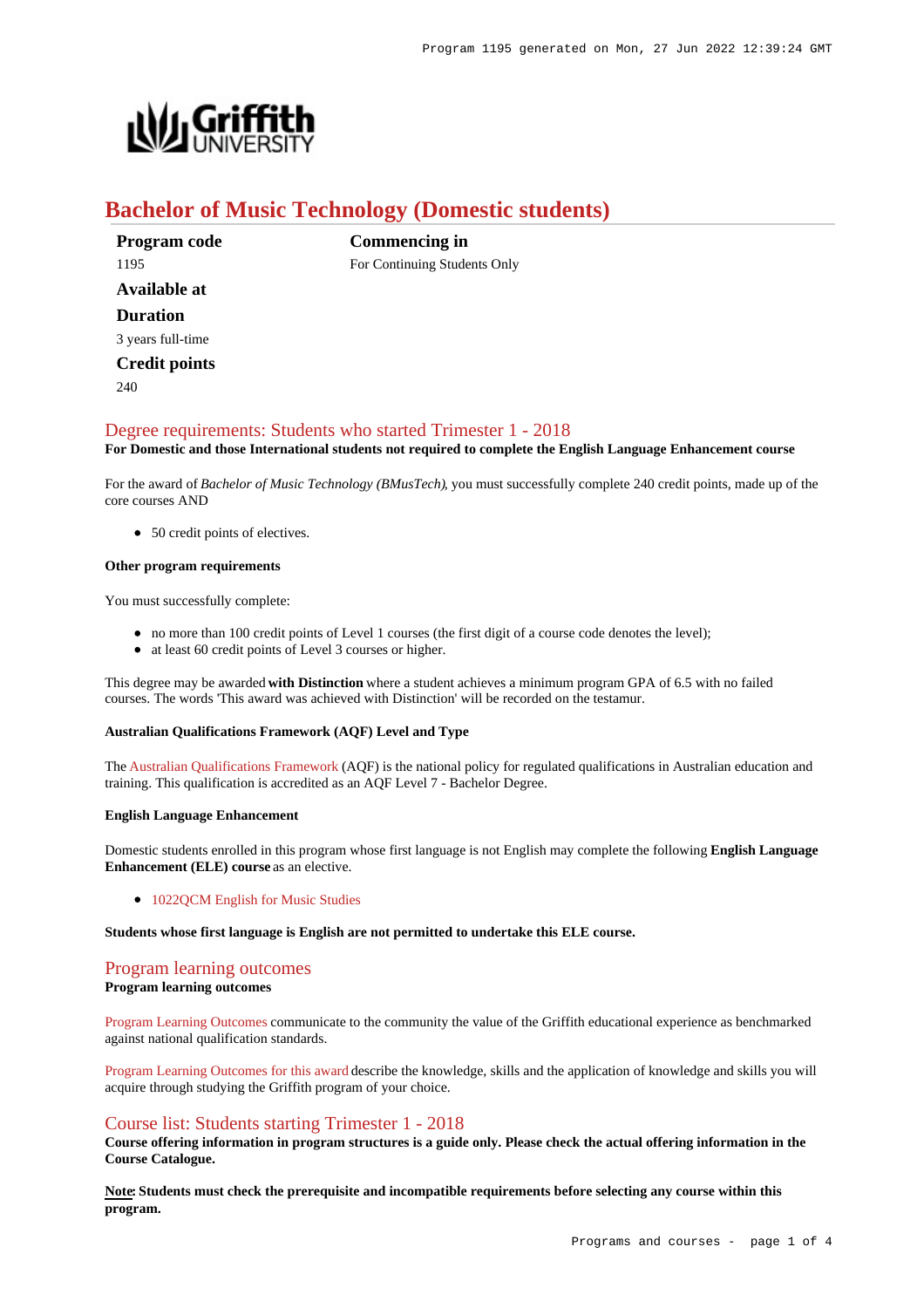#### **English Language Enhancement course**

Students required to undertake the English Language Enhancement course must complete 1022QCM in their first trimester of study.

The English Language Enhancement course is to be taken in place of a Free-choice elective in your program.

| <b>Trimester</b> | Course code Requirement |                               | Course title                     |  |
|------------------|-------------------------|-------------------------------|----------------------------------|--|
| Tri 1            |                         | 1022QCM   English Enhancement | <b>English for Music Studies</b> |  |

#### **Year 1**

You must complete 80 credit points of the following courses:

| <b>Trimester</b> | Course code | <b>Requirement</b> | Course title                                         | CР |
|------------------|-------------|--------------------|------------------------------------------------------|----|
| Tri 1            | 1718QCM     | Core to Program    | Sound Recording and Reinforcement                    | 10 |
| Tri 1            | 1710QCM     | Core to Program    | Interactive Music                                    | 10 |
| Tri 1            | 1716QCM     | Core to Program    | Digital Musicianship 1                               | 10 |
| Tri 1            | 1101QCM     | Core to Program    | <b>Exploring Music</b>                               | 10 |
| Tri 2            | 1728QCM     | Core to Program    | Creative Studio Practice                             | 10 |
| Tri 2            | 1720QCM     | Core to Program    | (not offered from 2020)<br>Digital Music Composition | 10 |
| Tri 2            | 1726QCM     | Core to Program    | Digital Musicianship 2                               | 10 |
| Tri 2            | 1723QCM     | Core to Program    | Real-Time Systems                                    | 10 |

#### **Year 2**

You must complete the following courses:

| <b>Trimester</b> | Course code | Requirement     | Course title                                       | $\bf CP$ |
|------------------|-------------|-----------------|----------------------------------------------------|----------|
| Tri 1            | 2710QCM     | Core to Program | <b>Electronic Instruments</b>                      | 10       |
| Tri 1            | 2718QCM     | Core to Program | <b>Studio Engineering Sessions</b>                 | 10       |
| Tri 1            | 2716QCM     | Core to Program | Performance and Technology                         | 10       |
| Tri 1,2 or 3     |             |                 | Undergraduate free-choice elective/s               | 10       |
|                  |             |                 | <b>OR</b>                                          |          |
| Tri 1,2 or 3     |             |                 | Listed Music Technology elective (see Note 1)      | 10       |
| Tri 2            | 2726QCM     | Core to Program | Sound Design and Synthesis                         | 10       |
| Tri 2            | 2723QCM     | Core to Program | Multimedia Project                                 | 10       |
| Tri 2            | 2728QCM     | Core to Program | Post Production Practices (entry conditions apply) | 10       |
| Tri 1,2 or 3     |             |                 | Undergraduate free-choice elective/s               | 10       |
|                  |             |                 | <b>OR</b>                                          |          |
| Tri 1,2 or 3     |             |                 | Listed Music Technology elective (see Note 1)      | 10       |

Note 1: For more information about elective study, please contact the Bachelor of Music Technology Program Director

#### **Year 3**

You must complete the following courses: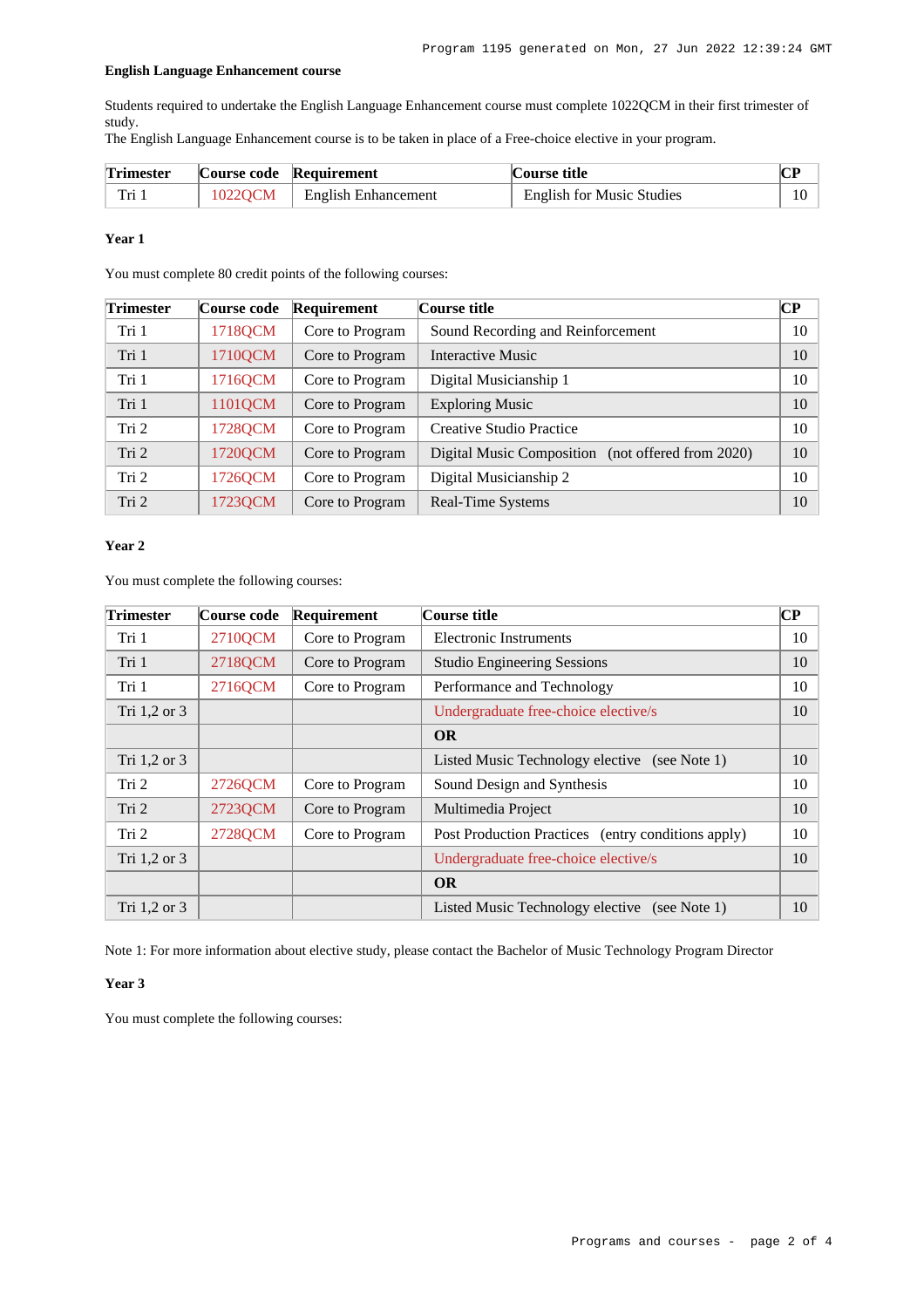Program 1195 generated on Mon, 27 Jun 2022 12:39:24 GMT

| <b>Trimester</b> | Course code | Requirement     | Course title                                          | CР |
|------------------|-------------|-----------------|-------------------------------------------------------|----|
| Tri 1            | 3713QCM     | Core to Program | Liveness in a Virtual World                           | 10 |
| Tri 1            | 3712QCM     | Core to Program | Digital Music and Culture                             | 10 |
| Tri 1            | 3718QCM     | Core to Program | Mastering, Post and Surround (entry conditions apply) | 10 |
| Tri 1,2 or 3     |             |                 | Undergraduate free-choice elective/s (See note 1)     | 10 |
|                  |             |                 | <b>OR</b>                                             |    |
| Tri 1,2 or 3     |             |                 | Listed Music Technology elective (See note 1)         | 10 |
| Tri 2            | 3724QCM     | Core to Program | <b>Multichannel Sonic Environments</b>                | 10 |
| Tri 2            | 3720QCM     | Core to Program | Music Technology Live Capstone                        | 10 |
| Tri $1,2$ or $3$ |             |                 | Listed electives (See note 1)                         | 20 |
|                  |             |                 | <b>OR</b>                                             |    |
| Tri 1,2 or 3     |             |                 | Undergraduate free-choice elective/s                  | 20 |

Note 1: For more information about elective study, please contact the Bachelor of Music Technology Program Director.

## Electives (1 available) Music Technology electives

| <b>Trimester</b> | Course code | Requirement        | Course title                                                | $\bf CP$ |
|------------------|-------------|--------------------|-------------------------------------------------------------|----------|
| Tri 1,2          | 5000QCM     | Listed<br>Elective | Professional Recording Projects                             | 10       |
| Tri 1            | 3714QCM     | Listed<br>Elective | Game Audio                                                  |          |
| Tri 1            | 1020QCM     | Listed<br>Elective | My Life as a Musician 1                                     | 10       |
| Tri 1            | 2065QCM     | Listed<br>Elective | Popular Music: Roots to Rap                                 | 10       |
| Tri 1,2          | 3731QCM     | Listed<br>Elective | Music Industry Internship (WIL)                             | 10       |
| Tri 1,2          | 5911QCM     | Listed<br>Elective | Global Local Music Project                                  |          |
| Tri 1,2 or 3     | 5990QCM     | Listed<br>Elective | Project Study                                               | 10       |
| Tri 1,2 or 3     | 5995QCM     | Listed<br>Elective | Minor Project Study                                         | 5        |
| Tri 1,2 or 3     | 5970QCM     | Listed<br>Elective | <b>Small Ensemble</b>                                       | 5        |
| Tri 1,2 or 3     |             |                    | Any Conservatorium course (approved by Program<br>Director) | 10       |

**Music Technology Hands-On Creative**